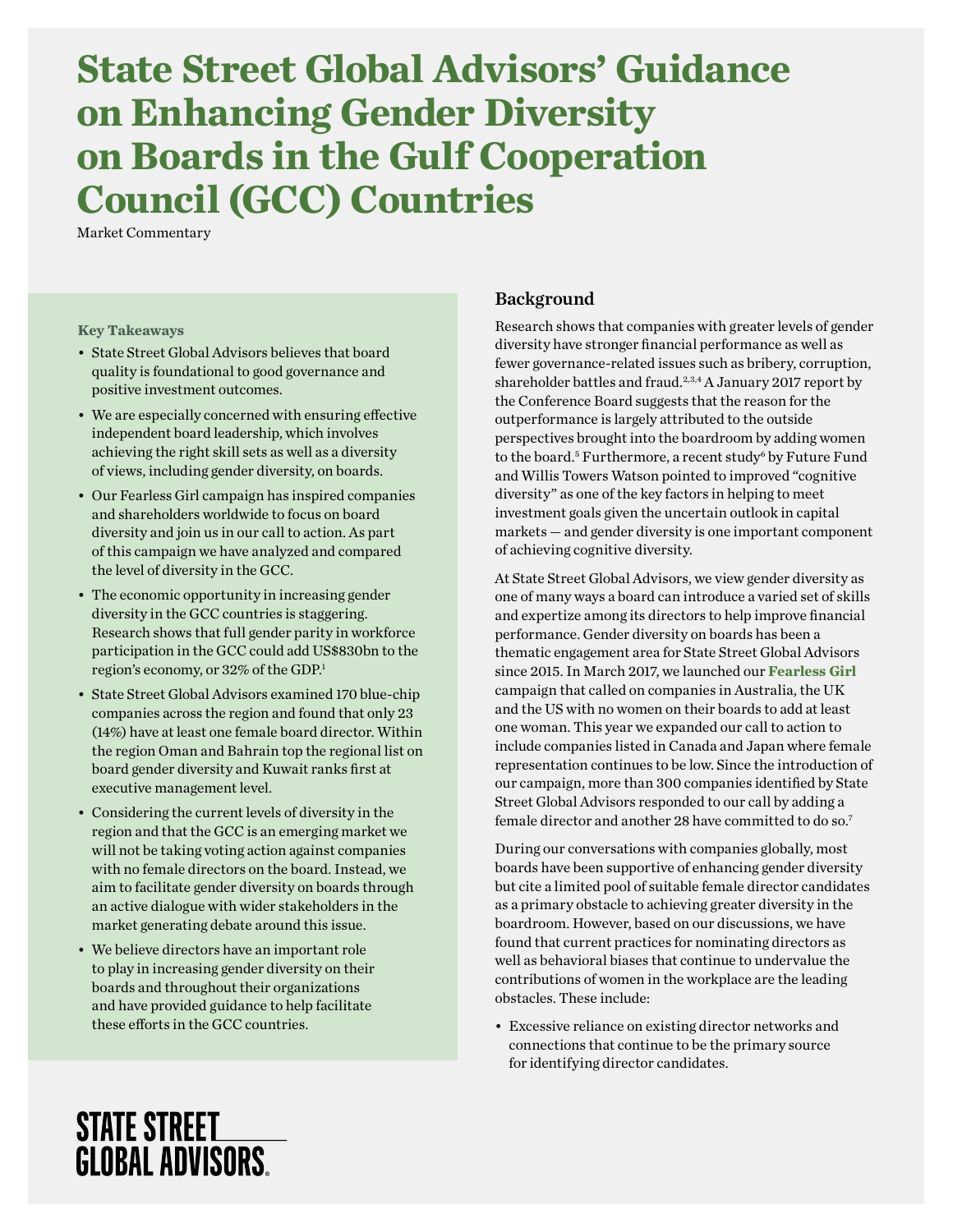- Requiring that all director nominees have CEO experience to be considered to serve on boards.
- Lack of female representation in leadership positions on boards and in senior management to help guide the companies on their journey to diversify the organization.<sup>8,9</sup>
- Limited appreciation for and understanding of the value and need for greater gender diversity within organizations.
- Lack of efforts to address behavioral gender biases inherent in workplace culture and HR-related practices within organizations.
- Limited organizational support in helping individuals achieve work-life balance, which can stymie the career progression of women, thereby adversely affecting the pipeline of women leaders.
- In addition to the above, in some GCC countries there are also cultural and social norms that make it difficult for educated women to transition into and advance in a male dominated workforce.

As part of our Fearless Girl campaign we have analyzed and compared the level of diversity in the GCC. Our focus on the region is also supported by recent economic reforms in the GCC and the decisions of index providers FTSE and MSCI to include Saudi Arabia, Kuwait, United Arab Emirates (UAE) and Bahrain in their emerging markets indexes. We expect that over time as more international investors increase their exposure to the GCC's equity markets, listed companies in the region will face more pressure to improve their governance standards and gender diversity across all levels within organizations.

## The Economic Benefits of Increasing Gender Diversity in the GCC

The GCC countries are going through a historical turning point in terms of enhancing women's economic inclusion. All six GCC countries are engaged in major reforms unlocking opportunities to increase women's economic empowerment and participation in the labor force. For example Saudi Arabia has set a specific target to increase women's participation in the workforce from 22% to 30% by 2030 and the UAE has set a target to become one of the top 25 countries in the world for gender equality by 2021.

We believe the economic benefits of increasing gender diversity in the workplace make a strong case for encouraging female participation and advancement.

For example, a recent study by McKinsey & Company suggests that achieving full gender parity in workforce participation in the GCC could add US\$830bn to the region's economy, or 32% of the GDP.10

However, women remain a largely untapped resource in the region. According to data provided by the International Labour Organization, $<sup>11</sup>$  the rate of female labor force</sup> participation rate (% of female population ages 15+ that is economically active) at 30% is well below the global average of 49%, yet over 60% of university graduates in the GCC are female.

## Gender Diversity on Boards and in Senior Leadership Roles in the GCC

The lack of female representation on boards and executive management in the GCC is significant (as seen in Figure 1 on the following page). Our research revealed that across the region 147 (86.5%) of the 170 companies we examined have no female directors on the board. We also found significant variations in board gender diversity between GCC countries. Women represent as little as 0.4% of board composition in Abu Dhabi and 0.5% in Saudi Arabia, compared with the highest percentage in the GCC seen in Oman at 6.96% representation.

We also find that the average of women at senior management level in the GCC at 5.06% is low. Within the region Kuwait ranks first with an average of 9.2% females in executive management positions followed by UAE — Dubai (7.4%) and Abu Dhabi (5.5%).

We believe that the GCC has a great potential to grow its economy by addressing gender imbalances for the following reasons:

- The relatively low level of female workforce participation in the region offers more upside potential than other markets.
- All GCC countries have made public commitments to increase women's workforce participation rates.
- The inclusion of the GCC's equity markets in the FTSE & MSCI indexes over time will potentially put more pressure on companies to improve gender diversity across all levels.
- The high level of education of women in the GCC suggests that the region has a strong female pipeline to facilitate the inclusion of women in the workforce.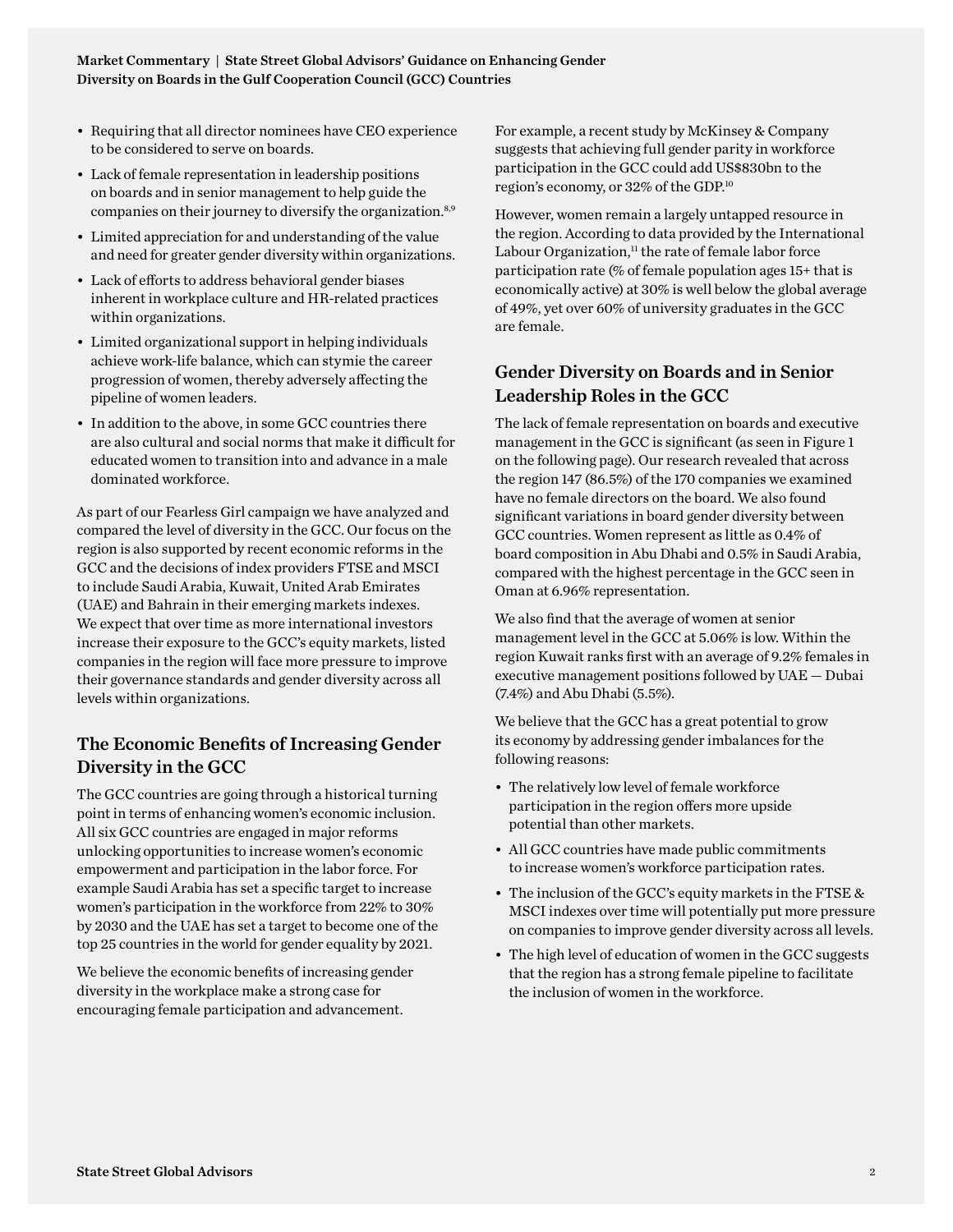Market Commentary | State Street Global Advisors' Guidance on Enhancing Gender Diversity on Boards in the Gulf Cooperation Council (GCC) Countries

|                                                                         | % of Companies with<br><b>No Female Directors</b> | Average % of<br><b>Women on the Board</b> | % of Companies with<br><b>No Female Executives</b> | Average % of Women on<br><b>Executive Management Team</b> |
|-------------------------------------------------------------------------|---------------------------------------------------|-------------------------------------------|----------------------------------------------------|-----------------------------------------------------------|
| <b>Oman</b> Stock Exchange Top 10 Companies by Market Cap (%)           | 60.0                                              | 6.96                                      | 66.7                                               | 5.21                                                      |
| <b>Bahrain</b> Stock Exchange Top 10 Companies by Market Cap (%)        | 60.0                                              | 4.73                                      | 50.0                                               | 4.15                                                      |
| <b>Dubai</b> Financial Markets Top 50 Companies by Market Cap (%)       | 70.0                                              | 4.1                                       | 57.9                                               | 7.4                                                       |
| <b>Kuwait</b> Stock Exchange Top 10 Companies by Market Cap (%)         | 80.0                                              | 3.67                                      | 22.2                                               | 9.2                                                       |
| <b>Qatar</b> Stock Exchange Top 30 Companies by Market Cap (%)          | 86.7                                              | 1.58                                      | 68.2                                               | 5.0                                                       |
| <b>Abu Dhabi</b> Securities Exchange Top 20 Companies by Market Cap (%) | 95.0                                              | 0.4                                       | 60.0                                               | 5.5                                                       |
| <b>Saudi Arabia</b> Stock Exchange Top 50 Companies by Market Cap (%)   | 96.0                                              | 0.5                                       | 86.0                                               | 1.9                                                       |
|                                                                         |                                                   |                                           |                                                    |                                                           |

#### **Figure 1: An Overview of Board of Directors and Leadership Gender Diversity in GCC**

Source: State Street Global Advisors' Research as of July 2018.

## State Street Global Advisors' Guidance for Enhancing Gender Diversity on Boards

The inclusion of the GCC's equity markets in the FTSE and MSCI indexes alongside the public commitment of all six GCC countries to increase women's workforce participation rates creates a window of opportunity for companies in the region to benefit from speeding up the pace on addressing gender imbalances. We believe boards have an important role to play in increasing gender diversity and therefore we have developed a framework on the following page to help facilitate greater gender diversity within their organizations. Considering the current levels of board diversity in the region and that the GCC is an emerging market we will not be taking voting action against companies with no female directors on the board. Instead, we aim to facilitate gender diversity on boards through an active dialogue with wider stakeholders in the market generating debate around this issue.

Investors, companies and governments need to work together to speed up the pace on gender diversity in the GCC.

We hope board members of our portfolio companies find this guidance useful. Any questions or comments may be directed to **Philip Vernardis**, Assistant Vice President — Asset Stewardship at [Philip\\_Vernardis@ssga.com](mailto:Philip_Vernardis%40ssga.com?subject=) and **Robert Walker**, Managing Director and Head of EMEA Asset Stewardship at [Robert\\_Walker@ssga.com.](mailto:Robert_Walker%40ssga.com?subject=)

**1. Assess the current level of gender diversity on the board and within management ranks**

**4. Address behavioral bias in the director search and nomination process, including expanding the search for potential director candidates beyond existing director networks**

**2. Establish goals aimed at enhancing the level of gender diversity on the board and senior management**

**5. Consider female directors for leadership positions and on key board committees**

**3. Identify "diversity champions" on the board and within management who would support initiatives to meet established goals**

**6. Enhance transparency and communication with investors on the board's position on gender diversity and report on progress against established goals**